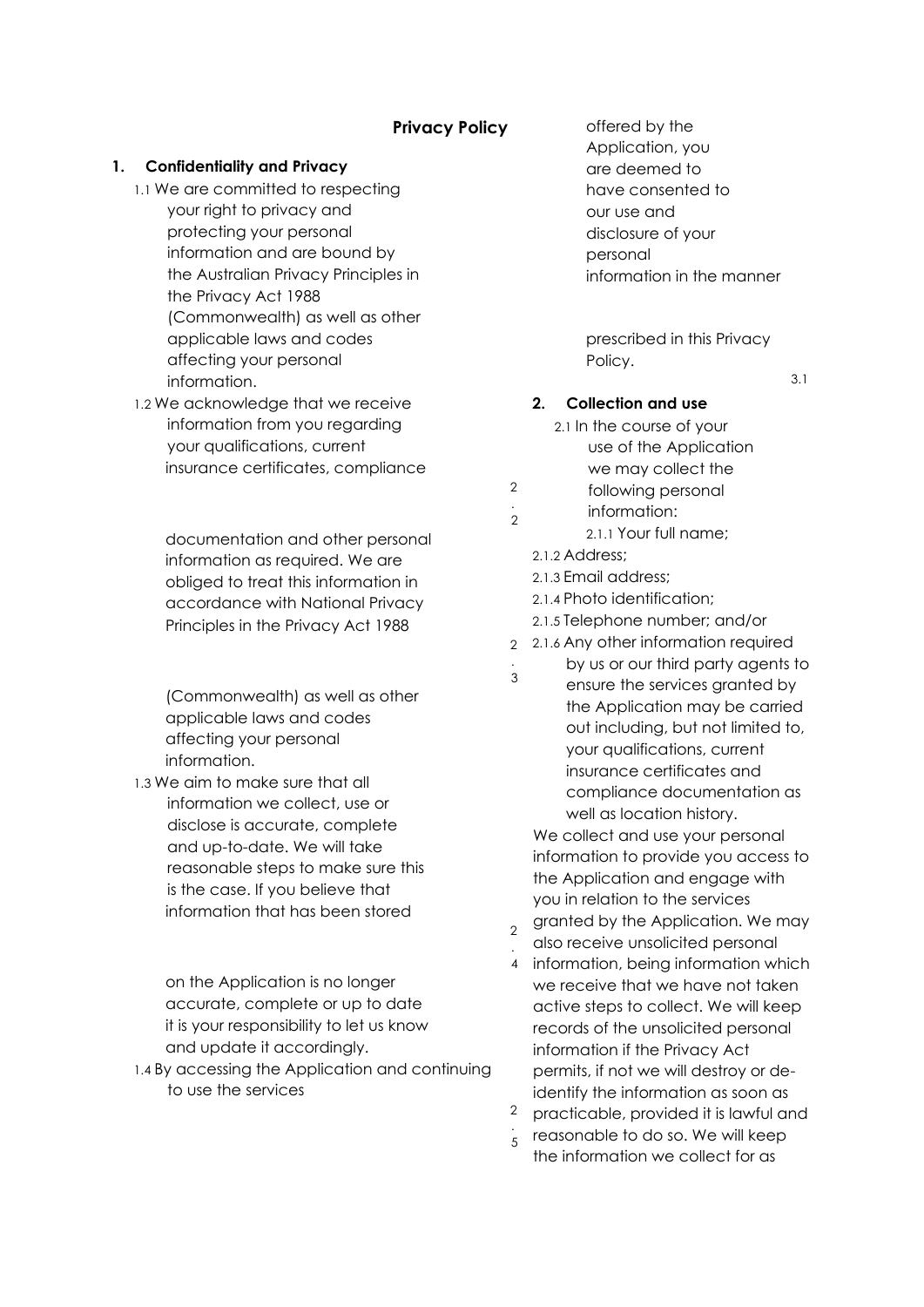long as required for the purposes set out herein or as required to comply with any legal obligations to which we are subject. If you close your Account or you decide to delete the Application, we may still keep your information.

**Disclosure** As part of our services offered through the Application we collect, use and in some cases disclose information about you to third parties.

- 3.2 We may disclosure your personal information to the following third parties:
	- 3.2.1 Third parties who require the personal information in order to ensure the services provided by the Application may be effected;
	- 3.2.2 Our agents and service providers;
	- 3.2.3 Subcontractors;
	- 3.2.4 Third parties who support our information technology or handle mailings and marketing on our behalf;
	- 3.2.5 Law enforcement agencies or other governmental agencies if we are required to do so by law or in other limited circumstances such as if we are required to do so by a court order or regulatory authority or if we believe such action is necessary to prevent fraud or cyber-crime or to protect public safety;
	- 3.2.6 Authorised health or government organisations to lessen or prevent a serious threat to the health and/or safety of any individual or to public health and/or safety;
	- 3.2.7 Our professional advisers;
- 3.3 We may also disclosure your personal information to respond to legal requirements, protect our rights and property as well as enforce our policies.

#### **4. Security**

- 4.1 We will protect your personal information by reasonable security safeguards against loss or theft, as well as unauthorized access, disclosure, copying, use or modification.
- 4.2 We store information in different ways, including in paper and electronic form. The security of your personal information is important to us and we take reasonable steps to protect it from misuse and loss and unauthorised access,

modification or disclosure. We take care to ensure that the information provided by you is protected. We have electronic security systems in place, including the use of data encryption. User identifiers, passwords or other access codes are also used to control access to our client's information

- 4.3 We are committed to conducing our business in accordance with these principles in order to ensure that your confidential and personal information is protected and maintained.
- 4.4 We process payments using EFTPOS and online technologies. All transactions processed by us meet industry security standards to ensure payment details are protected.

## **5. Access**

5.1 We will provide you with access to your personal information, subject to some exceptions permitted by law. We will also generally provide access in the manner that you have requested, provided it is reasonable and practicable for us to do so. We may however charge a fee to cover our reasonable costs of locating the information and providing it to you.

#### **6. Complaints**

- 6.1 If you have a complaint about how we have collected or handled your personal information, you may contact us on (please advise)
- 6.2 We will endeavour to deal with your complaint and resolve the matter within 7 days of receiving the complaint.